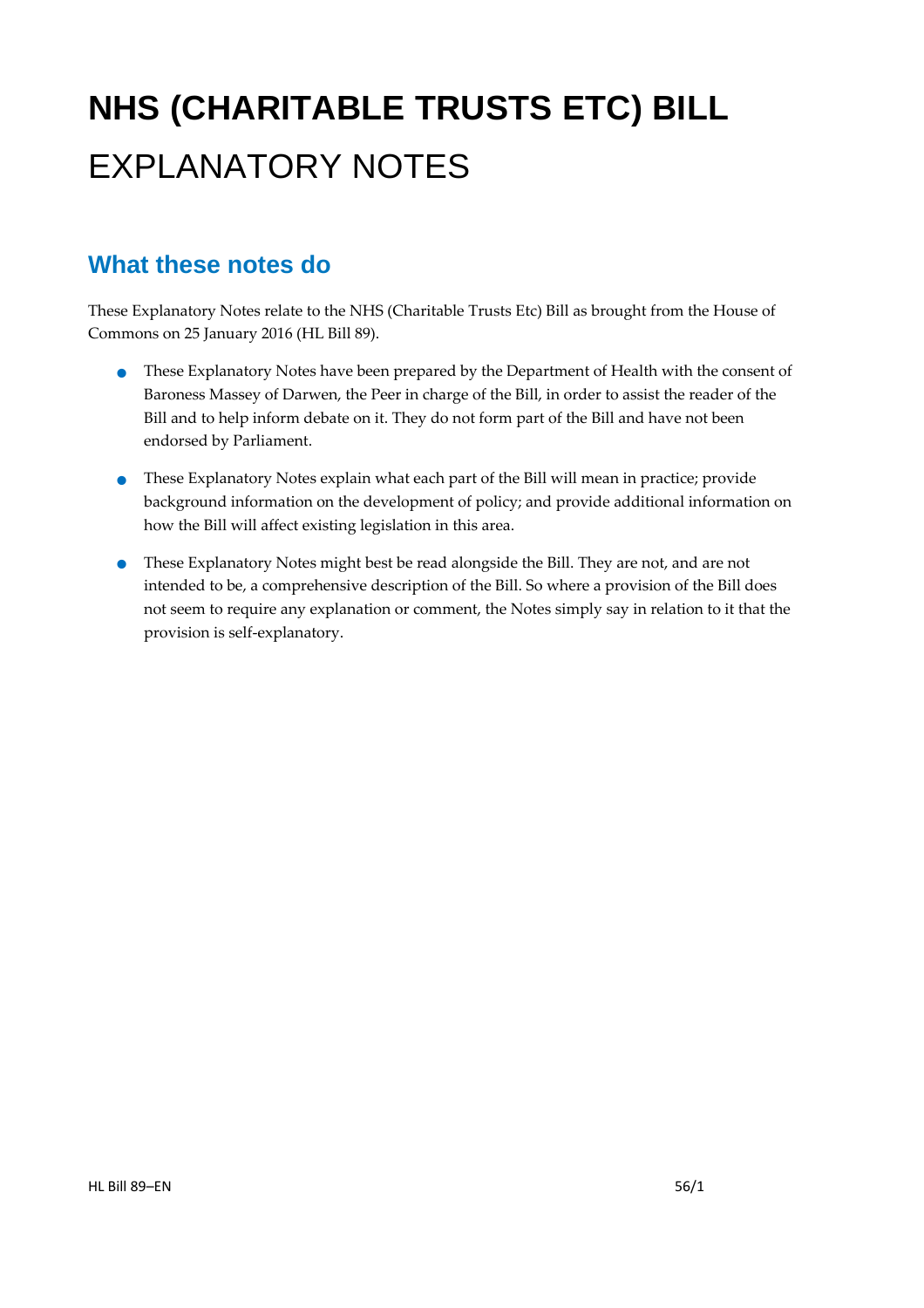### **Table of Contents**

| <b>Page of these Notes</b><br>Subject                                                                                                                                                                                                                                                                                                                    |                                      |
|----------------------------------------------------------------------------------------------------------------------------------------------------------------------------------------------------------------------------------------------------------------------------------------------------------------------------------------------------------|--------------------------------------|
| <b>Overview of the Bill</b>                                                                                                                                                                                                                                                                                                                              | $\overline{2}$                       |
| Policy background                                                                                                                                                                                                                                                                                                                                        | $\overline{2}$                       |
| <b>Reform of NHS Charities</b><br>Great Ormond Street Hospital Children's Charity                                                                                                                                                                                                                                                                        | 3<br>$\overline{4}$                  |
| Legal background                                                                                                                                                                                                                                                                                                                                         | 4                                    |
| Trustee appointment powers<br><b>Great Ormond Street Hospital</b>                                                                                                                                                                                                                                                                                        | 4<br>5                               |
| <b>Territorial extent and application</b>                                                                                                                                                                                                                                                                                                                | 5                                    |
| <b>Commentary on provisions of Bill</b>                                                                                                                                                                                                                                                                                                                  | 7                                    |
| Clause 1: Removal of Secretary of State's powers to appoint trustees<br>Clause 2: Section 1: supplementary provision<br>Clause 3: Transfer of right to royalties relating to the play "Peter Pan"<br>Clause 4: Extent<br>Clause 5: Commencement<br>Clause 6: Short Title<br>Schedule 1: Consequential Amendments<br>Schedule 2: Supplementary Provisions | 7<br>7<br>7<br>8<br>8<br>8<br>8<br>8 |
| Commencement                                                                                                                                                                                                                                                                                                                                             | 8                                    |
| <b>Financial implications of the Bill</b>                                                                                                                                                                                                                                                                                                                | 8                                    |
| Parliamentary approval for financial costs or for charges imposed                                                                                                                                                                                                                                                                                        | 9                                    |
| <b>Compatibility with the European Convention on Human Rights</b>                                                                                                                                                                                                                                                                                        | 9                                    |
| <b>Related documents</b>                                                                                                                                                                                                                                                                                                                                 | 9                                    |
| <b>Annex - Territorial extent and application</b>                                                                                                                                                                                                                                                                                                        | 10                                   |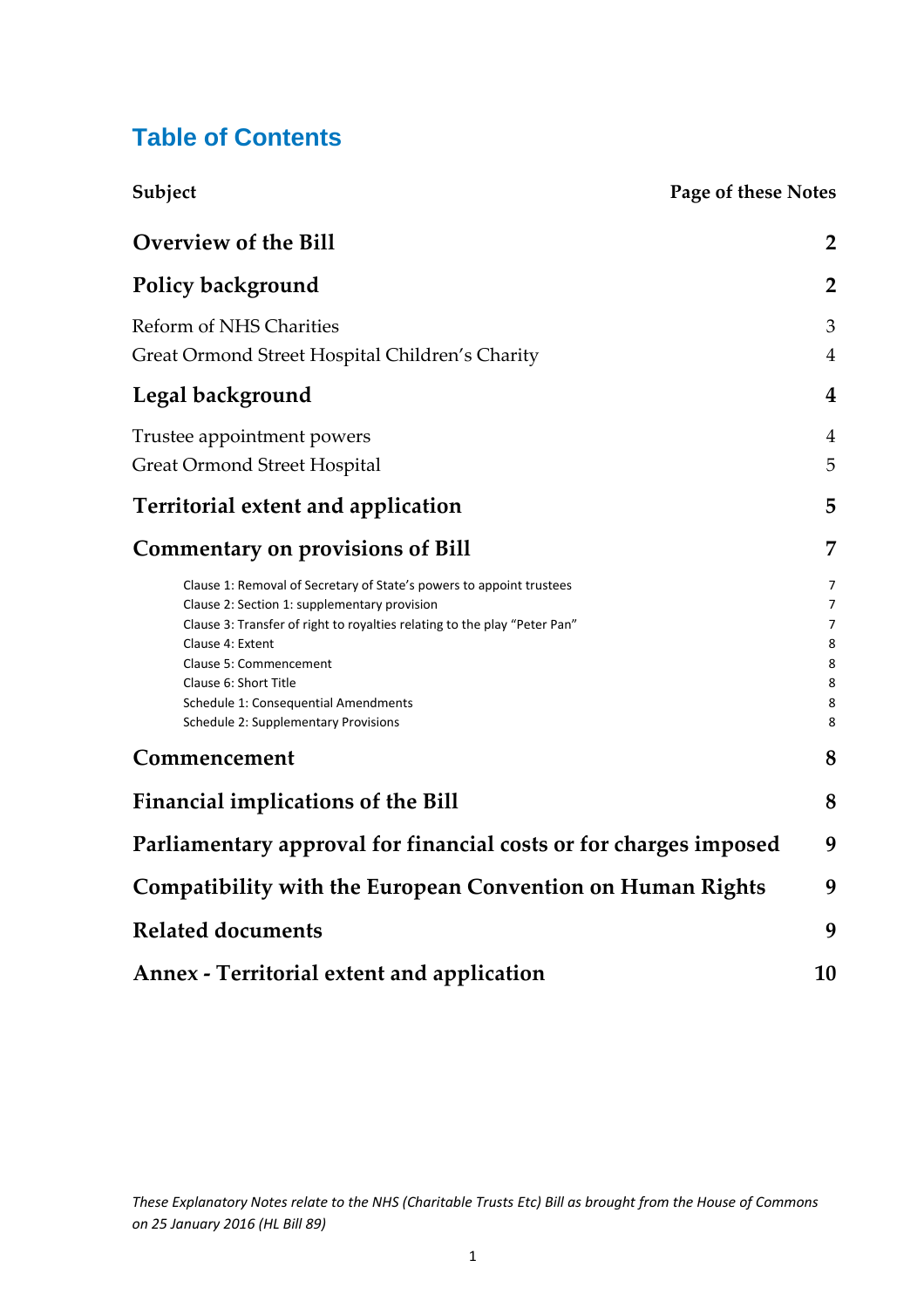## **Overview of the Bill**

- 1 The NHS (Charitable Trusts Etc) Bill makes provision in relation to two main subject matters. First, it makes provision to remove the Secretary of State's powers to appoint trustees for NHS bodies, and to appoint special trustees, in England, and makes amendments to primary legislation consequential on the removal of those powers. This seeks to fulfil a commitment made by the government in 2014, following a consultation on the regulation of NHS charities, to move towards greater independence for NHS charities and away from the Secretary of State appointing bodies of separate trustees for NHS bodies. The Bill is supported by the government.
- 2 Second, it makes provision to amend sections 301 and 304 of, and Schedule 6 to, the Copyright, Designs and Patents Act 1988 so as to transfer to Great Ormond Street Hospital Children's Charity ("the new GOSH Charity") the right to a royalty in relation to performances or publications of the play "Peter Pan" by JM Barrie. It also makes related and transitional provision.
- 3 This right is currently conferred on the special trustees appointed by the Secretary of State for Great Ormond Street Hospital under NHS legislation (ie the trustees appointed for the existing NHS Charity).

### **Policy background**

- 4 NHS charities are charities regulated under charity law, but which are also linked to NHS bodies and bound by NHS legislation. They are charitable trusts established under NHS legislation and have as their trustee an NHS body, such as a foundation trust, or trustees appointed by the Secretary of State for an NHS body. The Secretary of State also has statutory powers to transfer trust property NHS charities hold. As such they are distinct from independent charities established solely under charity law.
- 5 Funds donated to the NHS must be held separately from exchequer funding provided by the taxpayer. NHS bodies' statutory remit is derived from NHS legislation, which allows NHS bodies to hold property on trust both for the purposes of their linked NHS body (usually an NHS trust or foundation trust), or for any purposes relating to the health service. NHS bodies which can hold charitable funds are NHS trusts, special health authorities, foundation trusts, clinical commissioning groups, and the NHS Commissioning Board (known informally as NHS England). The default position is that the board of the NHS body acts as corporate trustee of the charitable funds, though those charitable funds may also be held by trustees appointed by the Secretary of State for the NHS body in question.
- 6 Since 1973, the Secretary of State has had powers to appoint so‐called "special trustees" to manage charitable property on behalf of hospital boards; in 1990 powers for the Secretary of State to appoint trustees in relation to NHS Trusts were enacted, which have since been extended to the other NHS bodies. These powers are now set out in the National Health Service Act 2006 (as amended).
- 7 Trustees appointed by the Secretary of State have powers to hold trust property on the same terms as NHS bodies. The Secretary of State has directed the National Health Service Trust Development Authority, a special health authority, to carry out his functions relating to the appointment and removal of trustees, in accordance with orders made by the Secretary of State under the National Health Service Act 2006. Corporate trustees who considered that the appointment of separate trustees might be appropriate, e.g. to separate trustee and exchequer responsibilities, or to harness expertise in administration of charitable funds, could approach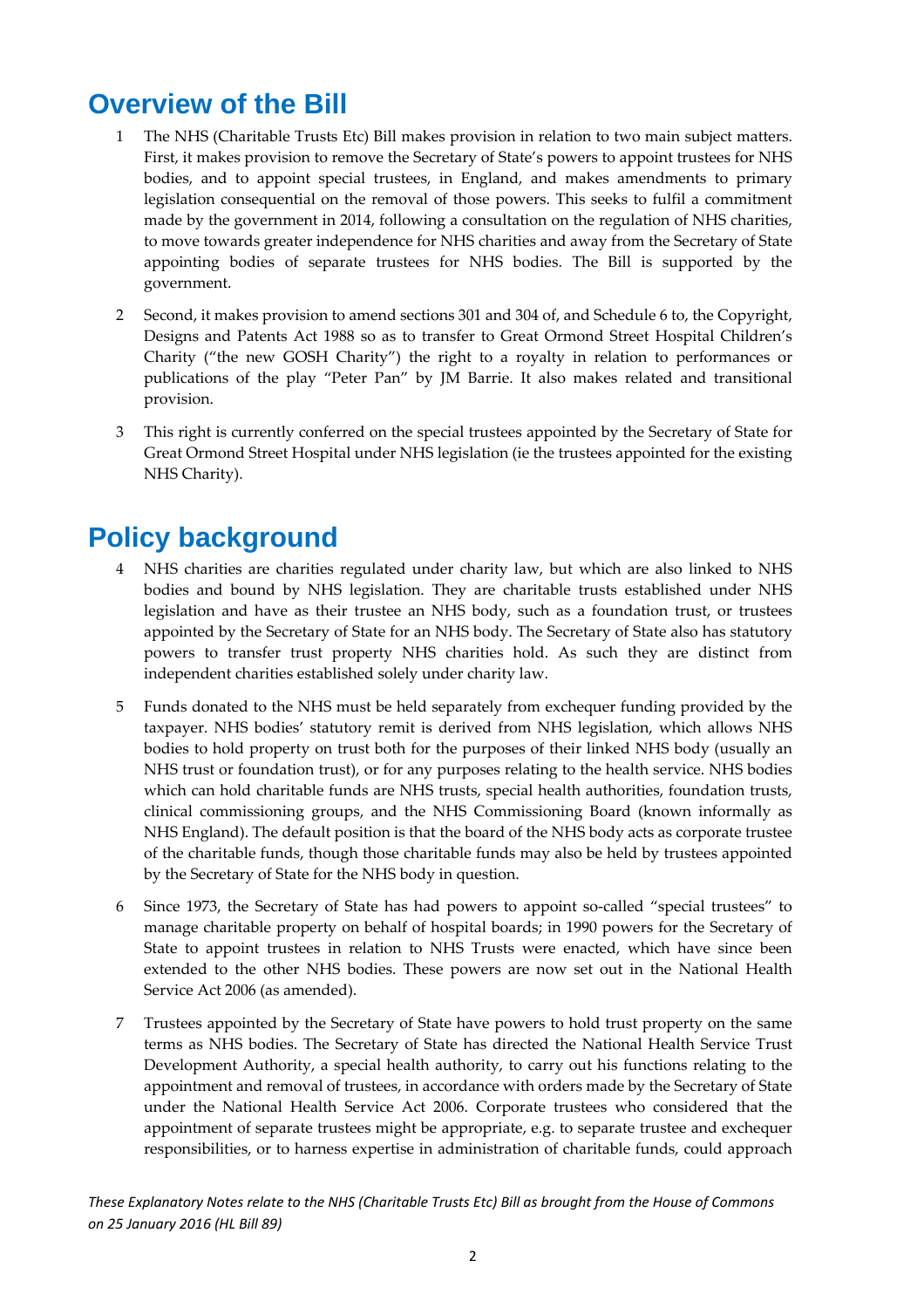the Department of Health to ask the Secretary of State to use his powers to enable the appointment of separate trustees. The Department of Health would consider the business case for doing so, taking account of factors such as the size of the funds involved. As an example, guidance issued by the Department of Health in 2011 said that assets of more than £10 million and annual income/expenditure of £1 million would provide a clear case for appointment of separate trustees.

8 As at March 2015, there were around 260 NHS charities, with a combined income of £327 million and asset value of  $E2$  billion. The top 30 NHS charities accounted for over two-thirds of total NHS charity income/assets. The vast majority of NHS charities use the corporate trustee model. The Secretary of State has appointed separate trustees to 20 NHS charities, including most of the largest charities.

### **Reform of NHS Charities**

- 9 A number of the largest NHS charities called for reform of NHS charities because of concerns that the NHS legislative framework limited the charities' freedom to grow and develop their charitable activity to best support their beneficiaries. For example, the Secretary of State appointing the trustees made it difficult to demonstrate visible independence from government in the eyes of potential donors. Being bound by NHS legislation prevented the charities adopting different legal forms appropriate to their specific needs, in particular those offering limited liability. The Charity Commission also believed that dual regulation under both NHS and charity legislation made it difficult for NHS charities to achieve and demonstrate independence.
- 10 As a result of these concerns, the Department of Health conducted a review of NHS charities in 2011, consulting publicly on its proposals in 2012. In the response to the consultation published in 2014, the department announced the intention to allow NHS charities to move to independent charity status. Charities that decided to become independent would no longer be NHS charities, but independent charities, regulated solely by the Charity Commission, and responsible for appointing their own trustees. The Department of Health put safeguards in place to preserve the unique relationship between the charities and the trusts they are associated with. The funds that are transferred to the new charity can only be used for the same charitable purpose as originally intended; and the NHS body should have some involvement in the new charity's governance arrangements, for example having a specific place on the board. The Department of Health and the Association for NHS Charities have published detailed guidance for charities on the policy.
- 11 The Department of Health stated in its response to the consultation that given this new freedom for NHS charities to become independent, the Secretary of State's power to appoint trustees was no longer necessary. The Department of Health stated that "where trustees have been appointed by the Secretary of State, the provisions for these appointments will be repealed as soon as possible, and any such arrangements would fall away". The Department of Health has said that it will not compel NHS charities with trustees appointed by the Secretary of State to go through the process of setting up an independent charity, as they have the choice of reverting to the NHS body acting as corporate trustee if they so wish.
- 12 The Department of Health stated that it will not appoint trustees to any further NHS bodies that are not already named in the existing trustee appointment orders, but will continue to enable the replacement of trustees for those who currently have Secretary of State appointed trustees, until the trustee appointment powers are repealed.
- 13 This bill, therefore, provides for the powers of the Secretary of State to appoint trustees for NHS bodies and to appoint special trustees (in England) to be repealed, and makes related and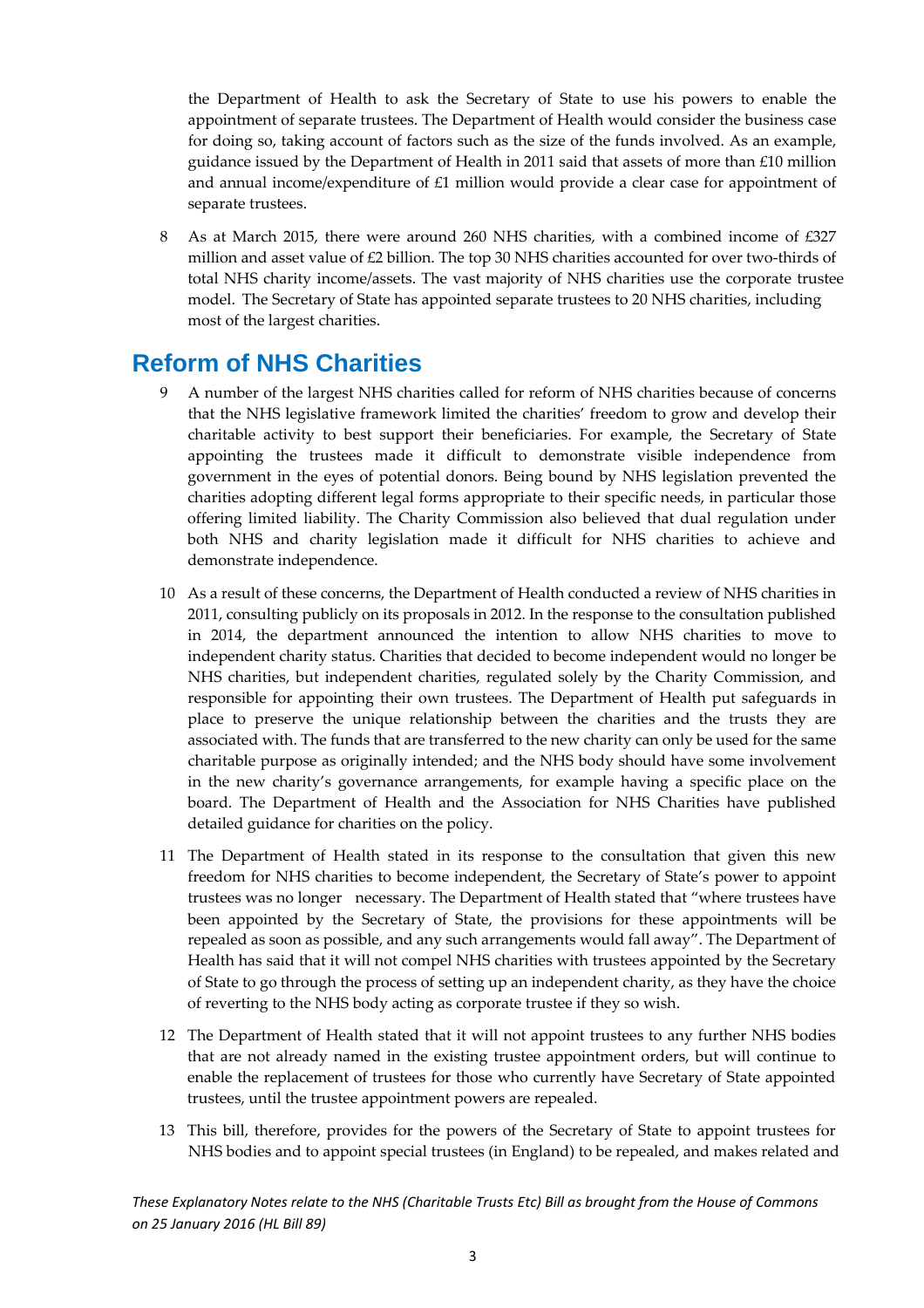consequential provision.

### **Great Ormond Street Hospital Children's Charity**

- 14 JM Barrie's gift of the rights to "Peter Pan" in 1929 has provided a significant source of income to Great Ormond Street Hospital Children's Charity. The copyright first expired in the UK and the rest of Europe in 1987, 50 years after the death of JM Barrie. However, Lord Callaghan successfully proposed an amendment to the Copyright, Designs and Patents Act 1988, giving Great Ormond Street Hospital Children's Charity the unique right to royalties from publications and performances of "Peter Pan" in perpetuity.
- 15 Great Ormond Street Hospital Children's Charity wished to take advantage of the new policy on independence for NHS charities, but had difficulty in doing so, because the Copyright, Designs and Patents Act 1988 specifies that the "Peter Pan rights" are vested in special trustees appointed under NHS legislation for Great Ormond Street Hospital. The Department of Health made an agreement with Great Ormond Street Hospital whereby the existing NHS charity transferred most of its undertaking by assignment to an independent charitable company limited by guarantee. The Department of Health also appointed that new charitable company as corporate special trustee of the existing NHS charity under section 212 of the National Health Service Act 2006 in respect of the "Peter Pan rights".
- 16 At present the Great Ormond Street Hospital Children's Charity is unable to fully complete the conversion to an independent charity, as the NHS charity has to be kept in existence until the Copyright, Design and Patents Act 1988 is amended, to avoid its statutory rights being lost. According to the Charity, this causes a number of complications, including the risk that legacies to the charity may fail, as a result of which significant charitable donations could be lost to the NHS provision of healthcare at Great Ormond Street Hospital. In addition because the charity is operating two charities side‐by‐side, it has a duplication of governance arrangements, separate accounts and may need to submit duplicate returns to the Charity Commission.

### **Legal background**

### **Trustee appointment powers**

- 17 Currently, the Secretary of State can, by order, appoint trustees to hold trust property in respect of the following NHS bodies under the corresponding provisions of the National Health Service Act 2006 –
	- $\bullet$  Foundation trusts section 51
	- NHS Commissioning Board Schedule A1, paragraph <sup>11</sup>
	- Clinical commissioning groups Schedule 1A, paragraph <sup>15</sup>
	- NHS trusts Schedule 4, paragraph <sup>10</sup>
	- Special Health Authorities Schedule 6, paragraph <sup>9</sup>
- 18 Orders have been made in relation to NHS trusts and Foundation Trusts as follows
	- The National Health Service Trusts (Trust Funds: Appointment of Trustees) Order 2000 (SI 2000/212) (as amended)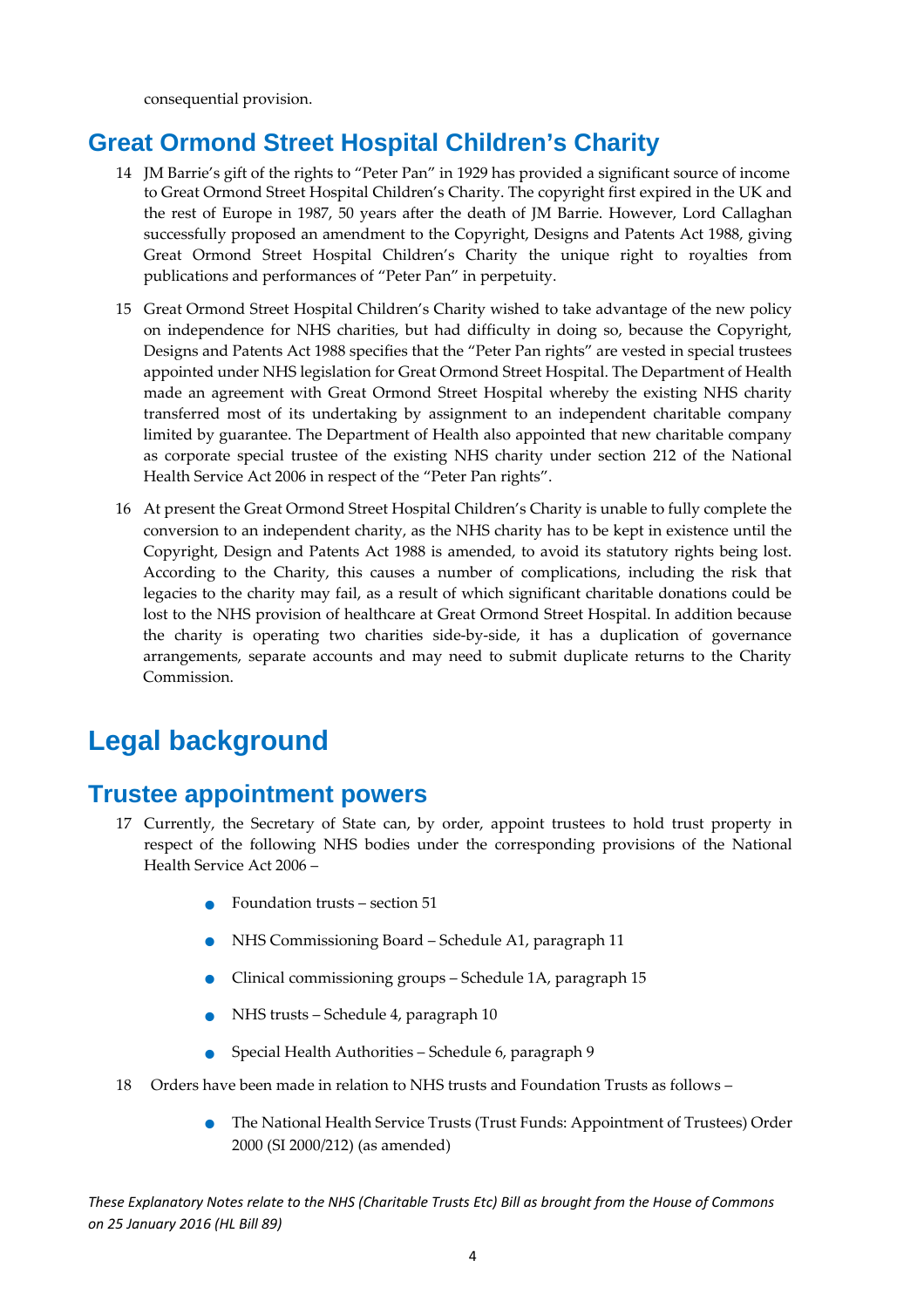- The NHS Foundation Trusts (Trust Funds: Appointment of Trustees) Order <sup>2007</sup> (SI 2007/1766) (as amended)
- 19 Provisions relating to special trustees are set out in section 212 of the National Health Service Act 2006. According to that section, special trustees are trustees appointed by the Secretary of State in relation to England under section 29 of the National Health Reorganisation Act 1973 (now repealed), section 95 of the National Health Service Act 1977 (repealed subject to savings) and section 212 for certain specified hospitals.
- 20 The appointments themselves are made by the National Health Service Trust Development Authority on behalf of the Secretary of State in accordance with the National Health Service Trust Development Authority (Establishment and Constitution) Order 2012 S.I. 2012/901 (as amended by S.I. 2013/235 and 2013/260) and the National Health Service Trust Development Authority Directions 2013 (as amended).
- 21 As well as providing the Secretary of State with the power to appoint trustees, the National Health Service Act 2006 enables the Secretary of State to transfer property to those trustees from the NHS body for which they are appointed. Additionally, section 213 of the National Health Service Act 2006 enables the Secretary of State to transfer trust property, by order, between relevant health service bodies (including NHS bodies and trustees appointed for those NHS bodies) where there is a change in the arrangements for the administration of a hospital (or other establishment or facility) or in the area or functions of any NHS body other than a foundation trust.
- 22 The bill will remove the powers of the Secretary of State to appoint special trustees and other trustees appointed for NHS bodies in England and to transfer trust property between such trustees and NHS bodies (and vice versa).

### **Great Ormond Street Hospital**

- 23 Section 301 of, and Schedule 6 to, the Copyright, Designs and Patents Act 1988 set out the trust for the royalties relating to the "Peter Pan" play, as an exception to the limitation of copyright otherwise provided for in that legislation. Section 301 confers the right to royalties in respect of the play on the trustees for the benefit of Great Ormond Street Hospital. Paragraph 1(1) of Schedule 6 defines these as special trustees appointed for GOSH under the National Health Service Act 1977 or the National Health Service Act 2006 (the current appointment powers are set out in section 212 of that Act). Section 304 applies the law of England and Wales to the trust created by Schedule 6.
- 24 Schedule 6 sets out the terms of the entitlement, including exceptions, savings, the procedure for determining the royalty amounts payable, the terms of the trust, and prohibitions on assignment, transfer or alteration of the arrangements established by the Schedule.
- 25 The bill makes the necessary amendments to the Copyright, Designs and Patents Act 1988 to effect a change in the identity of the person on whom the right is conferred. This is because the trustees have, under charity law, converted from special trustees appointed by the Secretary of State to an independent charitable company.

### **Territorial extent and application**

26 The provisions of the bill relating to appointment of trustees and consequential provision (Clauses 1 and 2 and Schedule 1) extend to England and Wales only. However the powers are only being removed in respect of trustees appointed by the Secretary of State for Health in relation to English NHS bodies. The remainder of the provisions of the bill extend to England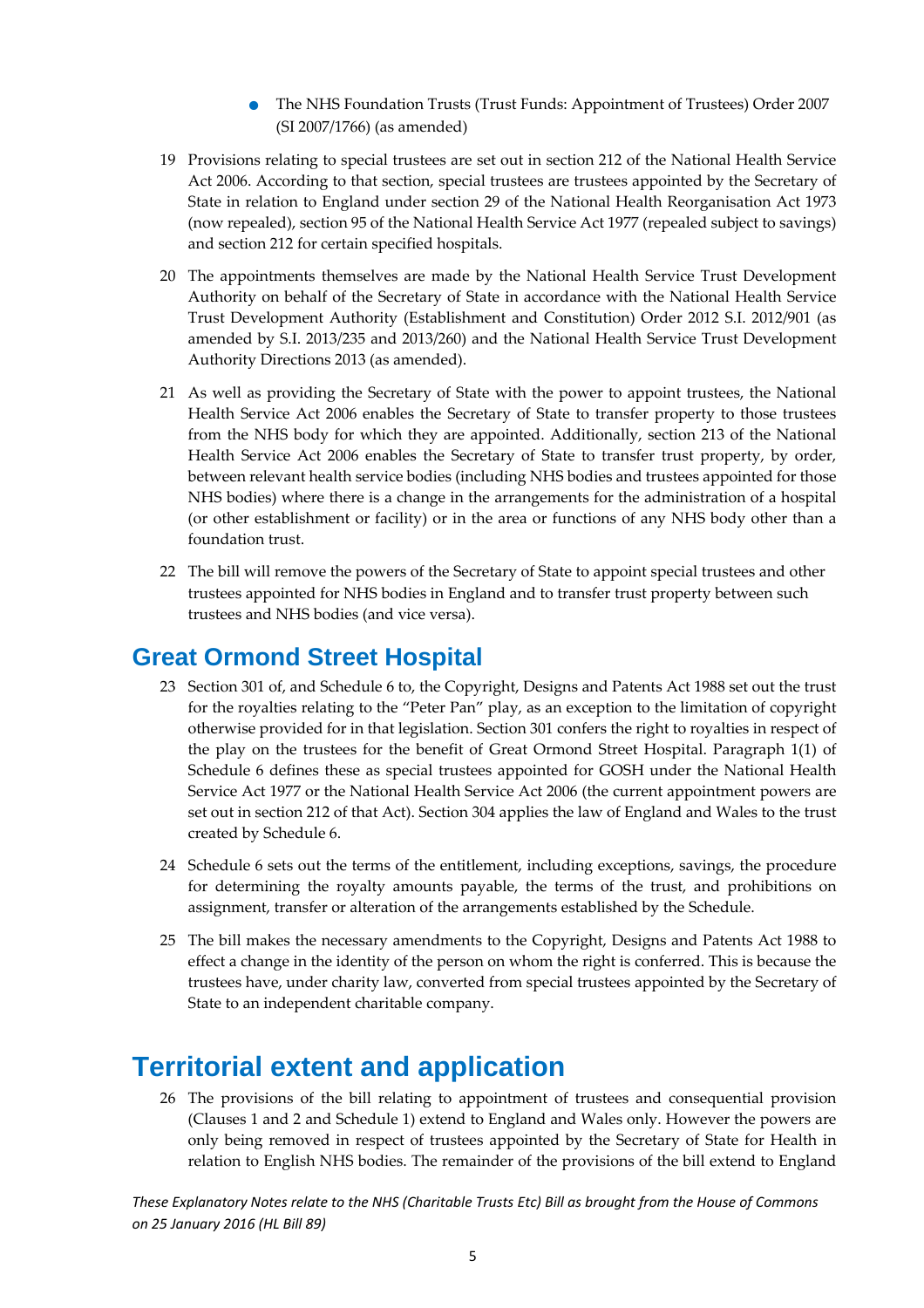and Wales, Scotland and Northern Ireland.

27 The bill does not contain any provision which gives rise to the need for a legislative consent motion in the Scottish Parliament, the National Assembly for Wales or the Northern Ireland Assembly.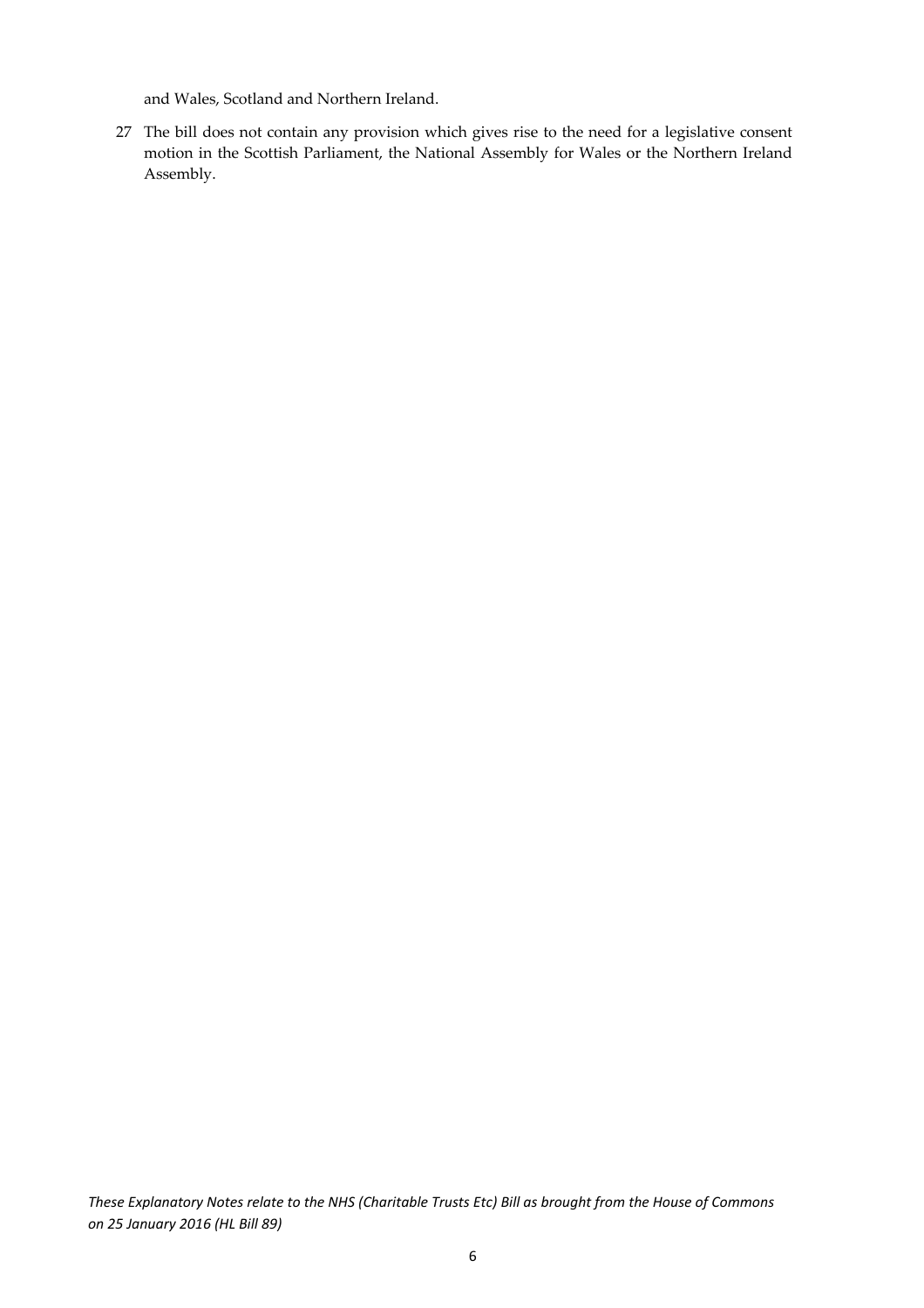## **Commentary on provisions of Bill**

#### Clause 1: Removal of Secretary of State's powers to appoint trustees

- 28 Subsection (1) repeals the Secretary of State's power to appoint special trustees in England and trustees to certain NHS bodies in England that can hold charitable property. Those bodies are NHS foundation trusts, the NHS Commissioning Board (informally known as NHS England), clinical commissioning groups, and special health authorities. Legislation already provides for the repeal of the power of the Secretary of State to, by order, appoint trustees for NHS trusts (section 179(2) of the Health and Social Care Act 2012). This repeal has not yet commenced (but will be commenced at the same time as the Secretary of State's powers to appoint trustees to the NHS bodies covered by this bill are repealed).
- 29 Subsection (2) confers on the Secretary of State a power to make regulations to make provision in consequence of the repeal of the appointment of trustee powers.
- 30 Subsections (3) to (7) sets out the general provisions about the powers to make regulations under subsection (2) and the Parliamentary procedures that apply to such regulations.

#### Clause 2: Section 1: supplementary provision

- 31 This clause confers on the Secretary of State a power to make regulations to transfer charitable property from the trustees of an NHS trust or an NHS foundation trust to that trust, and sets out what further provision the regulations may make and what Parliamentary procedure will apply to them. This power seeks to enable the Secretary of State to ensure that prior to the repeal of his powers to appoint trustees by clause 1, and, as a result, trustees' appointments being revoked, any trust property held by trustees appointed for an NHS trust or NHS foundation trust can be transferred back to the trust for which the trustees were appointed. The Board of the NHS trust or NHS foundation trust would then act as the corporate trustee of that charitable property. This power applies only to transfers from trustees appointed for NHS trusts and NHS foundation trusts, (rather than trustees appointed for other NHS bodies) because, in practice, the Secretary of State has only appointed trustees for these two types of NHS body.
- 32 Where the Secretary of State exercises this regulation making power, subsection (2) seeks to ensure that any discretion given to the trustees in legislation is exercisable by the NHS trust or NHS foundation trust following the transfer of the charitable property to them. This provision is subject to subsections (3) and (4) which give a person to whom trust property is transferred under this clause the discretion to apply that property, or income arising from it, for "any purposes relating to the health service". This applies even where the terms of the original trust were more restrictive, for example where property was held by trustees wholly or mainly for the hospitals for which they were appointed or for purposes relating to hospital services.
- 33 Subsections (5) and (6) apply the provisions of section 217 of the National Health Service Act 2006 to subsection (1). This enables regulations made under subsection (1) to make provision for transfers of trust property to include rights and liabilities arising from that property, for the effect of any such transfer on third parties, and in relation to stamp duty.

#### Clause 3: Transfer of right to royalties relating to the play "Peter Pan"

34 This clause makes amendments to sections 301 and 304 of, and Schedule 6 to, the Copyright, Designs and Patents Act 1988 to provide for the transfer of the rights in perpetuity to royalties, or other remuneration as agreed, in respect of the public performance, commercial publication or communication to the public of the play "Peter Pan" by J.M. Barrie. These rights are currently conferred on special trustees (appointed by the Secretary of State) for Great Ormond Street Hospital and will instead be conferred on the new independent charity for Great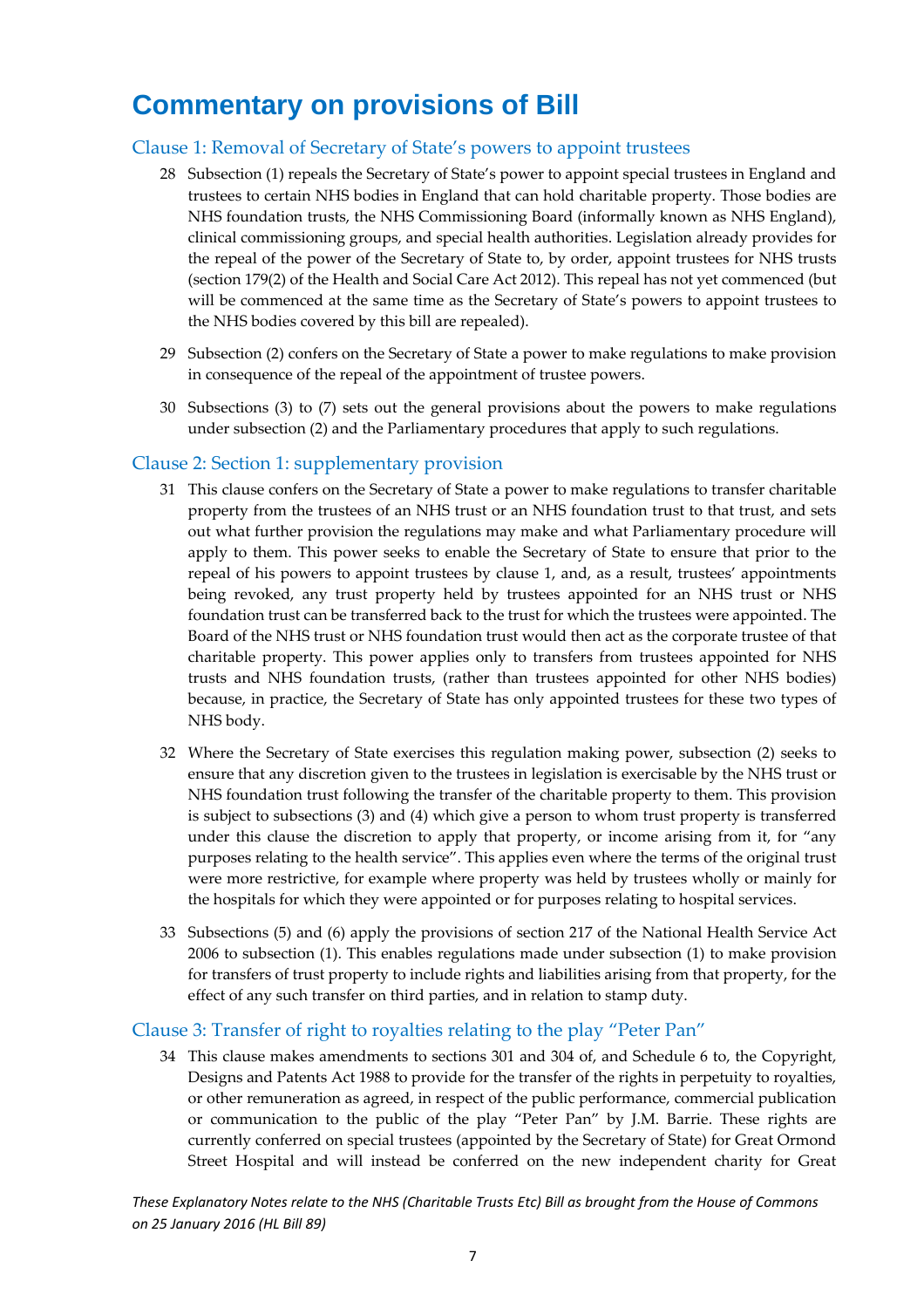Ormond Street Hospital.

#### Clause 4: Extent

35 Clauses 1 and 2 and Schedule 1 extend to England and Wales only, and that the remainder of the provisions of the Bill extend to England and Wales, Scotland and Northern Ireland.

#### Clause 5: Commencement

36 Clauses 1 and 2 and Schedule 1 come into force on such day or days as the Secretary of State may by regulations appoint. Clause 3 and Schedule 2 come into force at the end of the period of two months beginning with the day on which the Bill receives Royal Assent. Clause 4, 5 and 6 come into force the day on which the bill receives Royal Assent.

#### Clause 6: Short Title

37 This clause is self‐explanatory.

#### Schedule 1: Consequential Amendments

38 Schedule 1 makes the consequential changes to primary legislation that are required as a result of the amendments made by clause 1. For example, it makes consequential changes to address the position that it is only the Secretary of State's powers to appoint trustees to English NHS bodies and to appoint English special trustees that are being repealed.

#### Schedule 2: Supplementary Provisions

- 39 Schedule 2 provides that the new recipient of the royalties in respect of "Peter Pan" (the new GOSH Charity) is to be entitled to payment of the royalties or other remuneration due to the old recipient (the special trustees for Great Ormond Street Hospital) where the royalties fell due before clause 3 and Schedule 2 come into force. It also provides that paragraph 5 of Schedule 6 to the Copyright, Designs and Patents Act 1988 (procedure for determining the amount payable) applies in relation to such royalties or other remuneration as if the new GOSH Charity had been the trustee before clause 3 and Schedule 2 come into force.
- 40 Paragraph 5 of Schedule 2 provides a power for the Secretary of State to amend by regulations the provisions of the Copyright, Designs and Patents Act 1988 which confer the right to royalties in respect of "Peter Pan" on the Great Ormond Street Hospital Children's Charity. If the new GOSH Charity is involved in a charitable merger such regulations may confer the right to the "Peter Pan" royalties on the charitable body into which the new GOSH charity has merged. The Schedule also sets out the Parliamentary procedure applicable to such regulations and provides that they may also make transitional, transitory, saving, incidental or supplementary provision.

### **Commencement**

41 Clauses 1 and 2 and Schedule 1 come into force on a day or days appointed by the Secretary of State in regulations. Clause 3 and Schedule 2 come into force at the end of the period of two months beginning with the day on which the Bill receives Royal Assent. Clauses 4, 5 and 6 come into force on the day on which the bill receives Royal Assent.

## **Financial implications of the Bill**

42 The bill will result in a reduction in administrative costs to the National Health Service Trust Development Authority, a special health authority directed by the Secretary of State for Health to carry out his functions relating to appointment and removal of trustees for NHS bodies and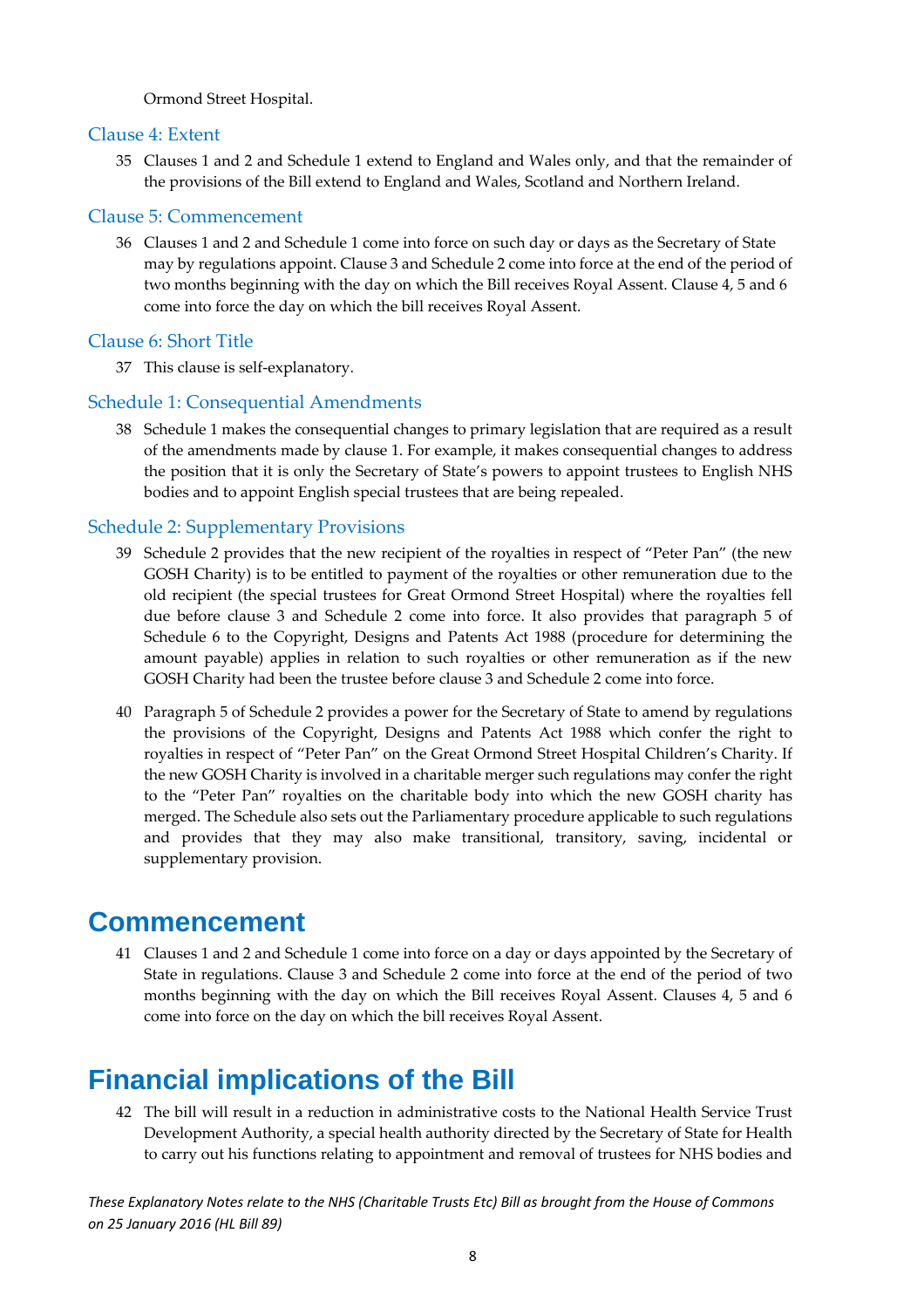special trustees. It will also result in a reduction in such costs to the Department of Health. In both cases, this is because the Secretary of State for Health will no longer be involved in the appointment of such trustees from the intended commencement date of Clauses 1 and 2 and Schedule 1 to this Bill (namely 1 April 2018).

## **Parliamentary approval for financial costs or for charges imposed**

43 No money resolution or ways and means resolution in the House of Commons is required to authorise any provisions of the bill.

## **Compatibility with the European Convention on Human Rights**

- 44 This is a Private Members' Bill and the Minister is not required to give a statement of compatibility with the Human Rights Act 1998, in accordance with section 19(1)(a) of that Act.
- 45 The Department of Health has, nevertheless, considered the question of compatibility and has concluded that the Bill is compatible with the European Convention on Human Rights.

### **Related documents**

- 46 The following documents are relevant to the Bill and can be read at the stated locations:
	- https://www.gov.uk/government/publications/nhs‐trust‐development‐authority‐ directions‐2013
	- https://www.gov.uk/government/consultations/regulation‐of‐nhs‐charities
	- https://www.gov.uk/government/consultations/regulation‐of‐nhs‐charities
	- https://www.gov.uk/government/publications/how-nhs-charities-can-convert-toindependent‐status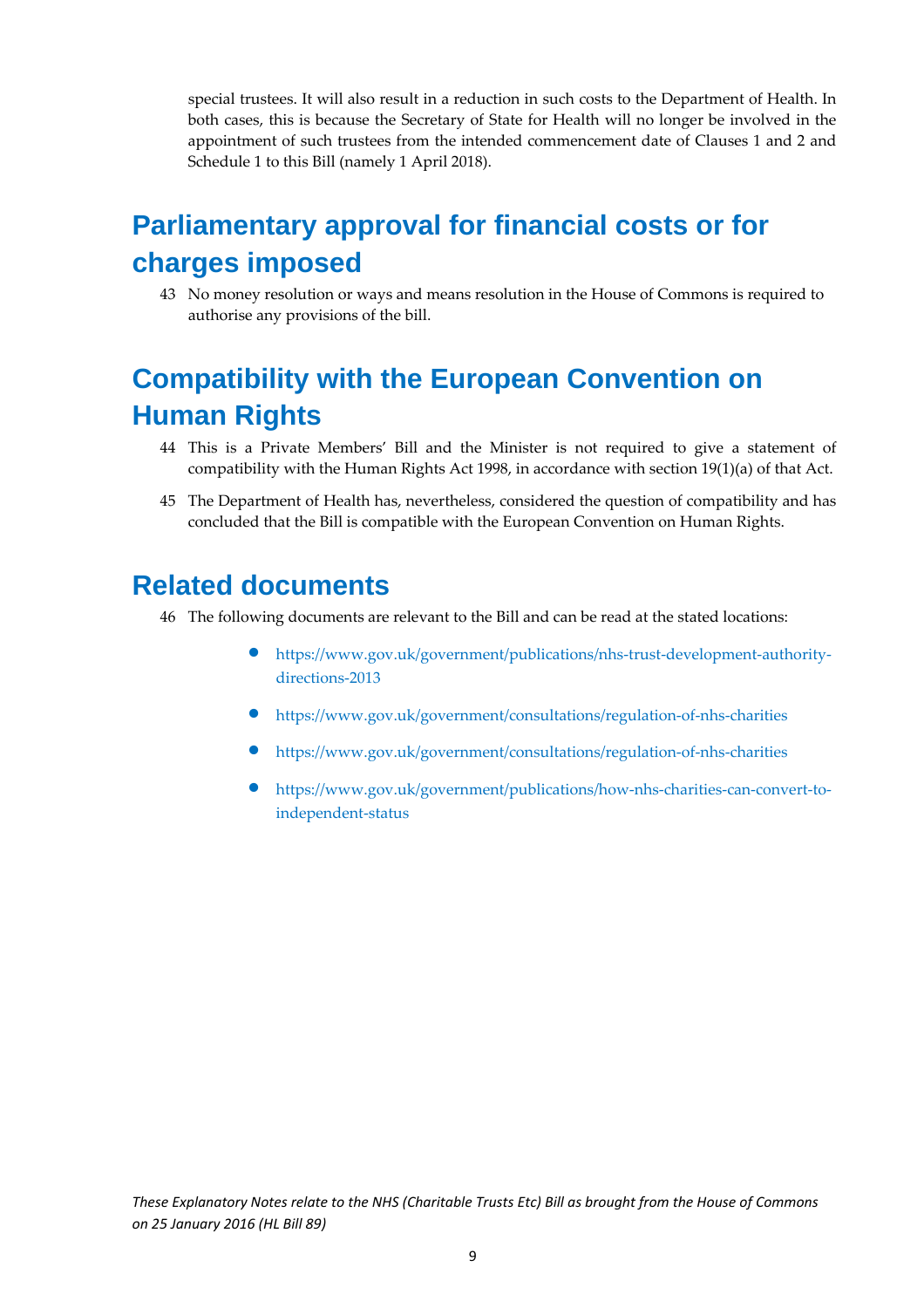## **Annex - Territorial extent and application**

| <b>Provision</b>                                  | England                                                  | Wales                                                        |                                                             | <b>Scotland</b>                   |                                                             | Northern Ireland                                    |                                                             |
|---------------------------------------------------|----------------------------------------------------------|--------------------------------------------------------------|-------------------------------------------------------------|-----------------------------------|-------------------------------------------------------------|-----------------------------------------------------|-------------------------------------------------------------|
|                                                   | <b>Extends to E</b><br>& W and<br>applies to<br>England? | <b>Extends</b><br>to E & W<br>and<br>applies<br>to<br>Wales? | Legislative<br><b>Consent</b><br><b>Motion</b><br>required? | <b>Extends</b><br>to<br>Scotland? | Legislative<br><b>Consent</b><br><b>Motion</b><br>required? | <b>Extends</b><br>to<br><b>Northern</b><br>Ireland? | Legislative<br><b>Consent</b><br><b>Motion</b><br>required? |
| <b>NHS (Charitable</b><br><b>Trusts Etc) Bill</b> |                                                          |                                                              |                                                             |                                   |                                                             |                                                     |                                                             |
| Clause 1                                          | Yes                                                      | Yes                                                          | <b>No</b>                                                   | <b>No</b>                         | <b>No</b>                                                   | <b>No</b>                                           | <b>No</b>                                                   |
| Clause 2                                          | Yes                                                      | Yes                                                          | <b>No</b>                                                   | <b>No</b>                         | <b>No</b>                                                   | <b>No</b>                                           | <b>No</b>                                                   |
| Clause 3                                          | Yes                                                      | Yes                                                          | <b>No</b>                                                   | Yes                               | <b>No</b>                                                   | Yes                                                 | <b>No</b>                                                   |
| Clause 4                                          | Yes                                                      | Yes                                                          | <b>No</b>                                                   | Yes                               | No                                                          | Yes                                                 | <b>No</b>                                                   |
| Clause 5                                          | Yes                                                      | Yes                                                          | <b>No</b>                                                   | Yes                               | <b>No</b>                                                   | Yes                                                 | <b>No</b>                                                   |
| Clause 6                                          | Yes                                                      | Yes                                                          | <b>No</b>                                                   | Yes                               | <b>No</b>                                                   | Yes                                                 | <b>No</b>                                                   |
| Schedule 1                                        | Yes                                                      | Yes                                                          | No                                                          | No                                | <b>No</b>                                                   | No                                                  | <b>No</b>                                                   |
| Schedule 2                                        | Yes                                                      | Yes                                                          | <b>No</b>                                                   | Yes                               | <b>No</b>                                                   | Yes                                                 | <b>No</b>                                                   |